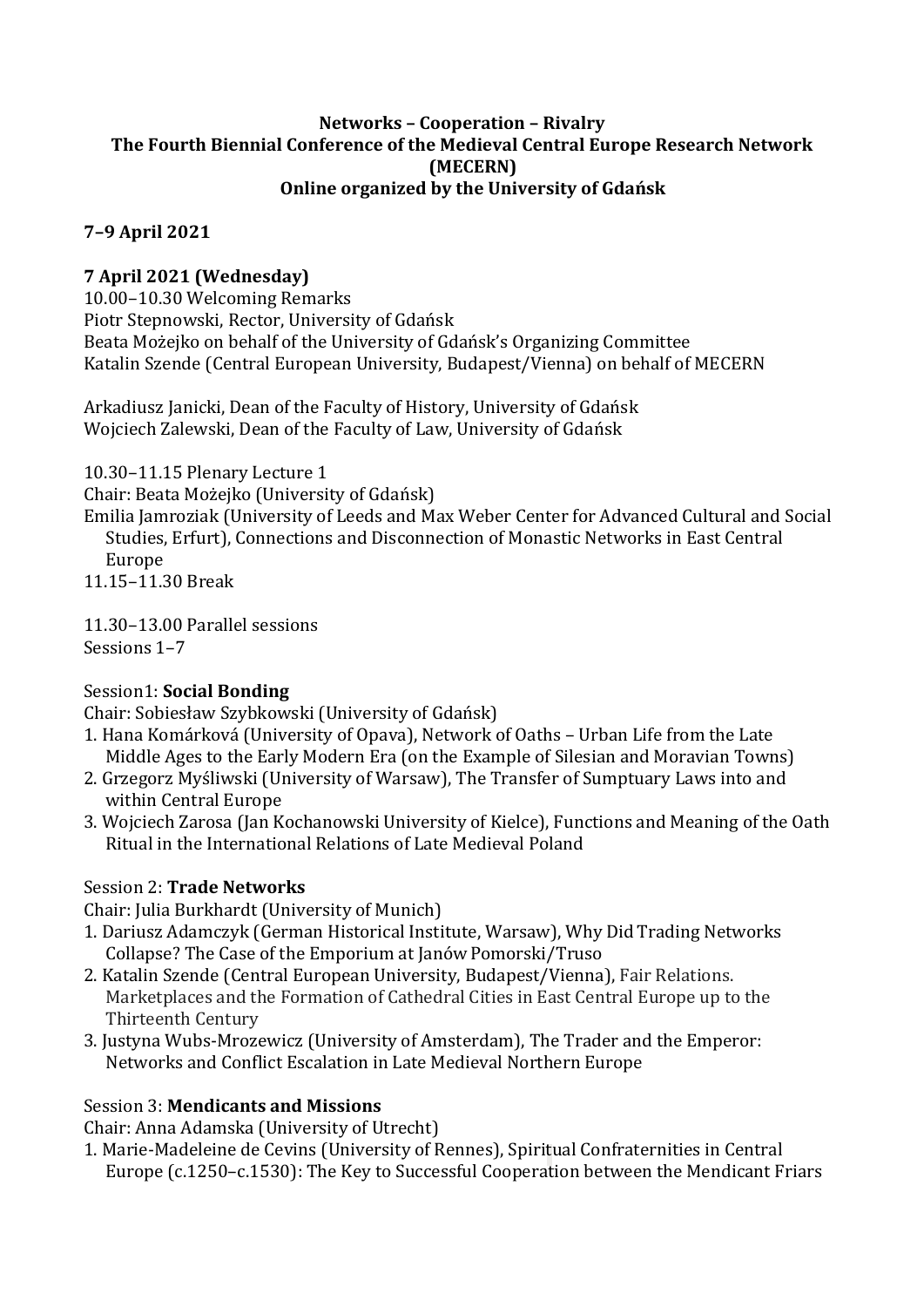and the Laity?

- 2. Paweł Cholewicki (University of Leeds), The Disintegration of the Bosnian Vicariate (1444– 1448): Factors, Course and Consequences
- 3. Mária Lupescu Makó (Babeş-Bolyai University, Cluj), One Order Two Branches. Franciscans in Late Medieval Hungary

# Session 4: **Networking through Fighting**

Chair: Attila Bárány (University of Debrecen)

- 1. Benjámin Borbás (Eötvös Loránd University, Budapest), The Process of Booty Distribution in the Crusades of the Thirteenth Century – Securing and Storing the Spoils of Wars
- 2. Zoltán Véber (University of Debrecen), The Network of *familiares* in John Hunyadi's Service
- 3. Katarzyna Niemczyk (University of Silesia in Katowice), The Ideology of the Protector of the Christianity in the Politics of Southeastern Poland in the First Half of the Sixteenth Century

## Session 5: **Iconography of the Visual Arts**

Chair: Zoë Opačić (Birkbeck, University of London)

- 1. Beata Purc-Stępniak (University of Gdańsk), What Links the Triptych of the Last Judgment by Hans Memling with Florence, Rome, Nuremberg, Breisach and Kraków?
- 2. Sabina Madgearu (Mihai Eminescu National College, Bucharest), Networks of Faith in Late Medieval Europe: The West and the East
- 3. Andrzej Woziński (University of Gdańsk), Between Gdańsk and Königsberg. Artistic Relationships in the Field of Late Medieval Sculpture and Painting

# Session 6: **Power and Its Perception**

Chair: Eduard Mühle (University of Münster)

- 1. Jakub Izdný (Charles University, Prague), Early Central European State Formation. Empire or Network?
- 2. Dániel Bagi (University of Pécs), Historiographical Concepts of the Eleventh-century Dynastic Conflicts in Hungary and East Central Europe in the Hungarian Medieval Research of the Nineteenth and the Twentieth Centuries
- 3. Michał Machalski (Central European University, Budapest/Vienna), Zbigniew's First Return to Poland and Networks of Loyalty in the *Gesta principumPolonorum*

## Session 7: **Literary Networks**

Chair: Farkas Gábor Kiss (Eötvös Loránd University, Budapest)

- 1. Levente Seláf (Eötvös Loránd University, Budapest), A Double Network. Family Ties with and Textual References to Central Europe in Medieval French Romances
- 2. Pavlína Cermanová (Centre for Medieval Studies Prague), The Movementof Secret Knowledge: *Secretum Secretorum* and Academic Channels of its Dissemination
- 3. Zaneta Sambunjak (University of Zadar), Networking, Cooperation and Rivalry in Croatian Medieval Literature in Slavko Ježić's History of Croatian Literature to the Present (1944)

13.00–14.00 Break

14.00–15.30 Parallel sessions Sessions 8–14

## Session 8: **Diplomacy and Benefices**

Chair: Marie-Madeleine de Cevins (University of Rennes)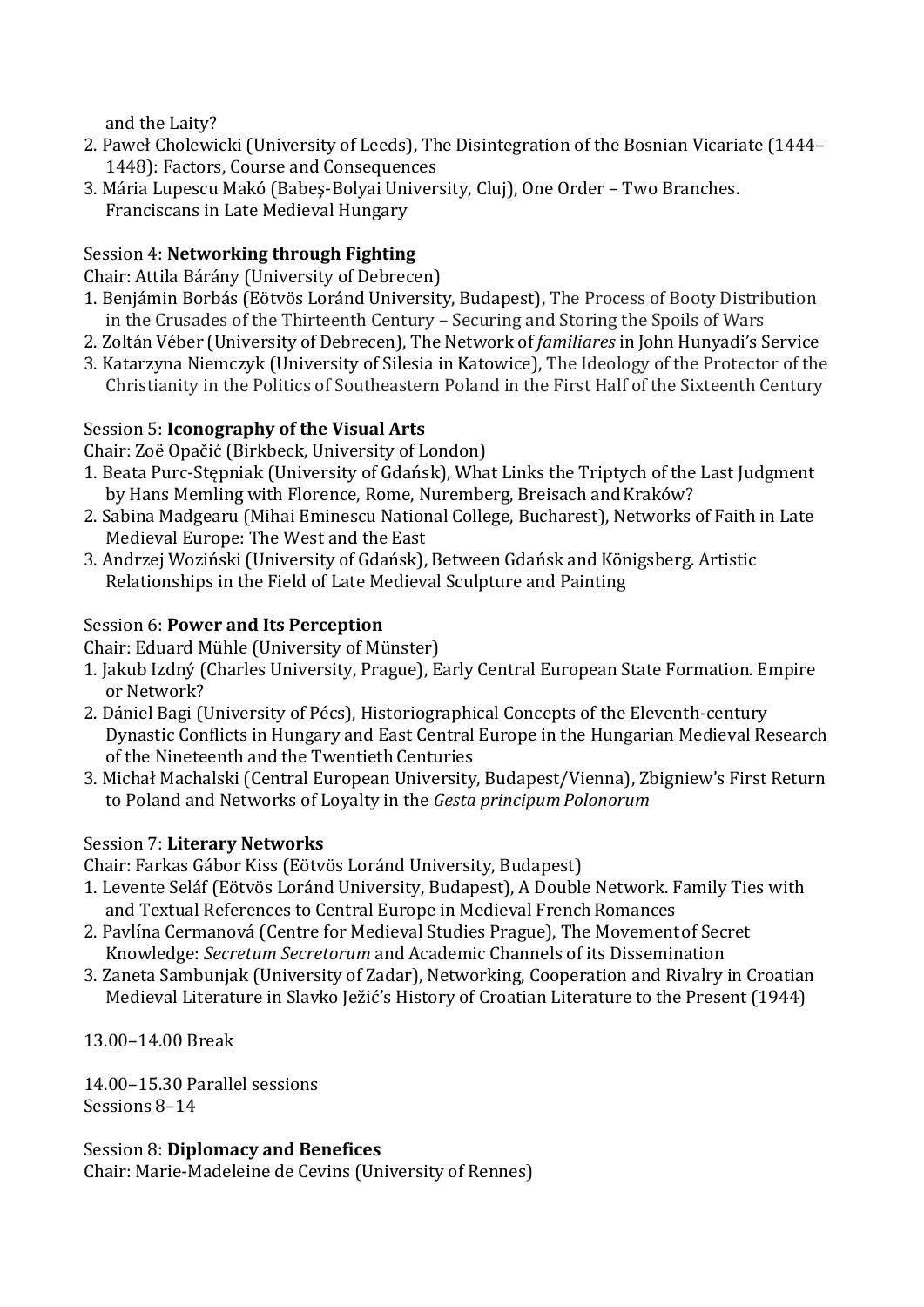- 1. Attila Bárány (University of Debrecen), Crusading Itinerary and Dynastic Network: King Andrew II of Hungary and his System of Alliances from the Outremer to the Balkans
- 2. Gergely Kiss (University of Pécs), The *familia* as Network and its Impact on the Policy Regarding Church Benefices and Diplomacy
- 3. Anna Pobóg-Lenartowicz (University of Opole), The Beginning's Myth. Historiography as a Tool in the Rivalry of Medieval Silesian Monasteries

### Session 9: **For or against the Pope?**

Chair: Robert Antonín (University of Ostrava)

- 1. Gábor Barabás (University of Pécs), *Nos tuis supplicationibus inclinati, auctoritate tibi presentium indulgemus*: Pope Innocent IV and the Decline of Delegated Jurisdiction in Hungary in the Mid-Thirteenth Century
- 2. Pavel Soukup (Centre for Medieval Studies, Prague), Preachers of the Hussite Crusade: Authority and Rhetorics in the Anti-Heretical Campaign in Central Europe, 1420–1471
- 3. Paweł Figurski (Tadeusz Manteuffel Institute of History, Polish Academy of Sciences, Warsaw), Medieval Liturgy and the Making of Polish Political Identity

### Session 10: **Urban Economies: Conflicts and Cooperation**

Chair: Balázs Nagy (Eötvös Loránd University and Central European University, Budapest/Vienna)

- 1. Renáta Skorka (Research Centre for the Humanities, Budapest), Mine Networks, Cooperation, Rivalry
- 2. András Vadas (Eötvös Loránd University, Budapest), Waters as Sources of Conflicts in Medieval Hungarian Mining Towns
- 3. Piotr Łozowski (University of Białystok), Together, Separately, or Indifferently? Economic Relations between Elites of Old and New Warsaw in the Late Medieval Period

### Session 11: **Merchants and Trade**

Chair: Gregor Rohmann (Goethe University, Frankfurt)

- 1. Ivona Vargek (Central European University, Budapest/Vienna), Networking on the Adriatic: Commercial Contracts between Dubrovnik and Italian Towns in the High Middle Ages
- 2. Judit Gál (Research Centre for the Humanities, Budapest), King Louis I of Hungary's Economic Policy and its Impact on the Trade of the DalmatianTowns
- 3. Leslie Carr-Riegel (Central European University, Budapest/Vienna), A Merchant of Venice in Poland: The Life and Times of Pietro Bicherano
- 4. Patrycja Szwedo-Kiełczewska, (University of Warsaw), How to Procure Privileges from the King? Deputations, Gifts and Contact Network of the Cities in the Late Middle Ages – The Example of Poznań, Kraków, and Lviv

### Session 12: **Higher Nobility and Gender Relations**

Chair: Anna Pytasz-Kołodziejczyk (University of Warmia and Mazury in Olsztyn)

- 1. Iurii Zazuliak (Ukrainian Catholic University, Lviv), Noblewomen and the Historical Tradition of the Polish Conquest of Galicia (Red Ruthenia). Family Alliances, Ethnicity, and the Local Boyar Elite in the Late Fourteenth–Early Fifteenth Centuries
- 2. Sobiesław Szybkowski, (University of Gdańsk), The Network of Family Connections between the Magnate Elite of Kujawy and the Lands of Łęczyca, Sieradz and Dobrzyń (End of the Fourteenth and Fifteenth Centuries)
- 3. Witold Brzeziński (Casimir the Great University in Bydgoszcz), Marital Alliances of Higher Nobles in Late Medieval Greater Poland. Case Studies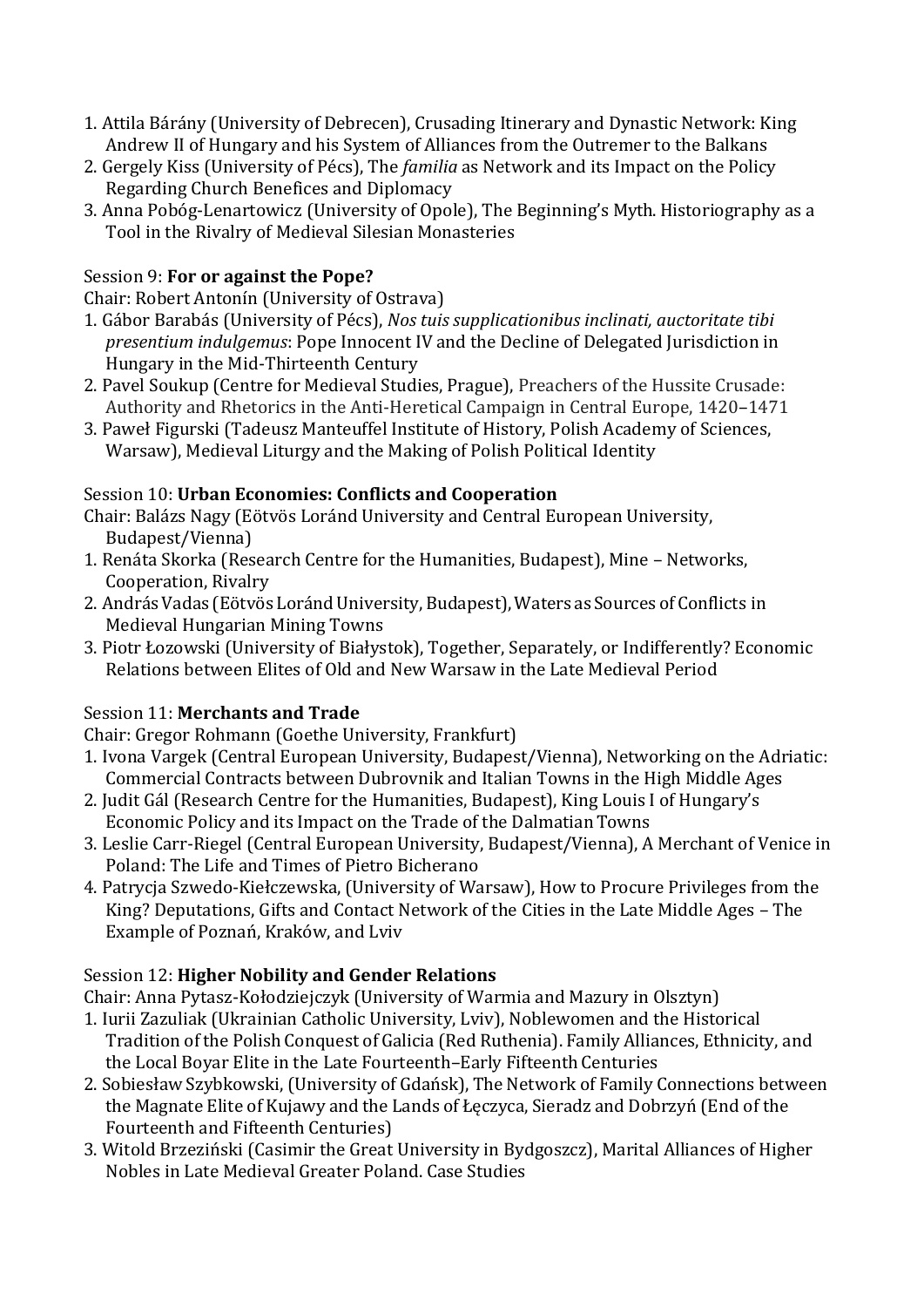### Session 13: **Diplomatic Networks – Networking Diplomats (I)**

Chair: Attila Györkös (University of Debrecen)

- 1. Angelica A. Montanari (University of Cambridge and University of Bologna), The Ritual Expression of Political Rivalry: Henry VII of Luxembourg and the ItalianCities
- 2. Přemysl Bar (Masaryk University, Brno), The Diplomacy of Sigismund of Luxembourg in the Dispute between the Teutonic Knights and Poland-Lithuania
- 3. Valentina Šoštarić (University of Zadar), The Social Network of theFirst Ambassadors of Dubrovnik to the Sublime Porte

### Session 14: **Networking in Church**

Chair: Beatrix F. Romhányi (Károli Gáspár University of the Reformed Church in Hungary, Budapest)

- 1. Sebastian P. Bartos (Valdosta State University, Valdosta, GA), Baronial Oligarchy, Piast Dukes and Episcopal Authority during Wisław of Kościelec's Tenure in the Bishopric of Kraków (1229–1242)
- 2. Zofia Wilk-Woś (Social Sciences Academy, Łódź), Between Cooperation and Competition Ecclesiastical Contacts between Gniezno and Wrocław in the Fifteenth Century?
- 3. Zsolt Hunyadi (University of Szeged), The General Chapters of the Hospitallers and the Hungarian–Slavonian Priory: Functioning of a Network (Thirteenth–Fifteenth Centuries)

15.30–16.00 Break

### 16.00–16.45 **In memoriam Professor János M. Bak**

- Chair: Emilia Jamroziak (University of Leeds and Max Weber Center for Advanced Cultural and Social Studies, Erfurt)
- Paul W. Knoll (University of Southern California, Los Angeles), "Times of Upheaval" Tribute to János Bak

Plenary lecture of the 2020 János Bak Research Fellowship recipient

Mykhaylo Yakubovych (Center for Islamic Studies, The National University of Ostroh Academy, Ostroh), Al-Masūdi on the Medieval Tribes of the Baltic Region: Coming Back to the Sources

### 16.45–17.30 **MECERN General Assembly**

Online common room open until 18.00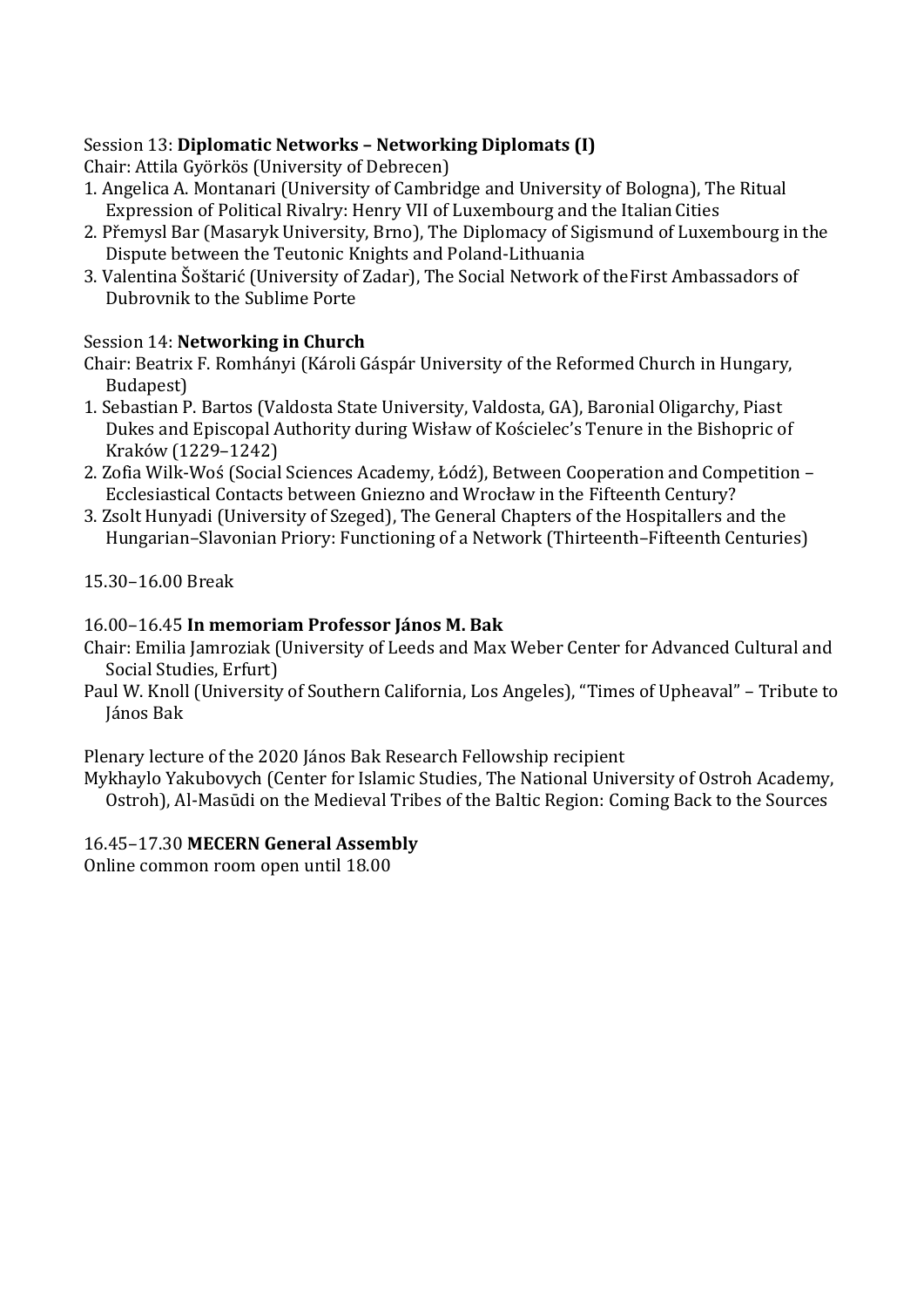# **8 April 2021 (Thursday)**

9.30–11.00 Parallel sessions

Sessions 15–21

### Session 15: **Art and Architecture**

Chair: Gerhard Jaritz (Central European University, Budapest/Vienna)

- 1. Marta Graczyńska (Wawel Royal Castle National Art Collection, Kraków), The Network of Architectural Plans
- 2. Béla Zsolt Szakács (Pázmány Péter Catholic University, Budapest/Piliscsaba and Central European University, Budapest/Vienna), Modeling Artistic Networks: The Case of Medieval Spiš
- 3. Tomasz Torbus (University of Gdańsk), Alien Enemies Still Copied in the Arts? Remarks on Supposed Artistic Relations Between Fourteenth-century Prussia and the Islamic and Byzantine Cultures in the Middle East

#### Session 16: **Managing Conflict in Emigrant Networks in Late Medieval and Early Modern Central Europe**

- Chair: Daniel Ziemann (Central European University,Budapest/Vienna)
- 1. Suzana Miljan (Croatian Academy of Sciences, Zagreb), Did "Nation" Play aRole in Conflicts in Slavonia in the Fifteenth Century: Nobility, City and the King
- 2. Krisztina Arany (National Archives of Hungary, Budapest), The Role ofHomeland and the Hungarian King in Negotiating Conflicts of the Italian Diaspora in Late Medieval Buda
- 3. Nada Zečević (Goldsmiths University of London), Caught in Crossfire: Mediating Conflict in Serbian Communities in Habsburg Hungary (Seventeenth–Eighteenth Centuries)

## Session 17: **The Network of Artworks**

Chair: Andrzej Woziński (University of Gdańsk)

- 1. Juraj Belaj (Institute of Archaeology, Zagreb) and Iva Papić (Heritage Department, Osijek), Artistic Legacy of Military Orders in Croatia – A Network of Traces and Influences (Case Studies)
- 2. Weronika Grochowska, (University of Gdańsk), English Alabaster Sculptures on the Territory of the State of the Teutonic Order in Prussia in Local Context
- 3. Aleksandra Stanek (University of Gdańsk), The Coat of Arms of Louis II, King of Hungary and Bohemia in the Choir of the Barcelona Cathedral. The Role and Significance of the Jagiellonian Dynasty in the Nineteenth Assembly of the Order of the Golden Fleece in 1519

## Session 18: **Medieval Books in Migration: Western / Eastern Europe**

Chair: Levente Seláf (Eötvös Loránd University, Budapest)

- 1. Stanisław Wołoszczenko (Lviv Library and Balkan History Association), Between Lutsk and Florence: Usage and Migration of the Psalter of 1384
- 2. Oleksandr Okhrimenko (Taras Shevchenko National University of Kyiv), Collecting Science: The Fifteenth-century Manuscript for Nicolas from Illrush
- 3. Dmytro Lukin (Taras Shevchenko National University of Kyiv), The Paths of Incunabula through Central Europe: A Survey on the Book fromMaksymovych Scientific Library Collection

## Session 19: **The Papacy and East Central Europe in the Middle Ages: Ecclesiastical**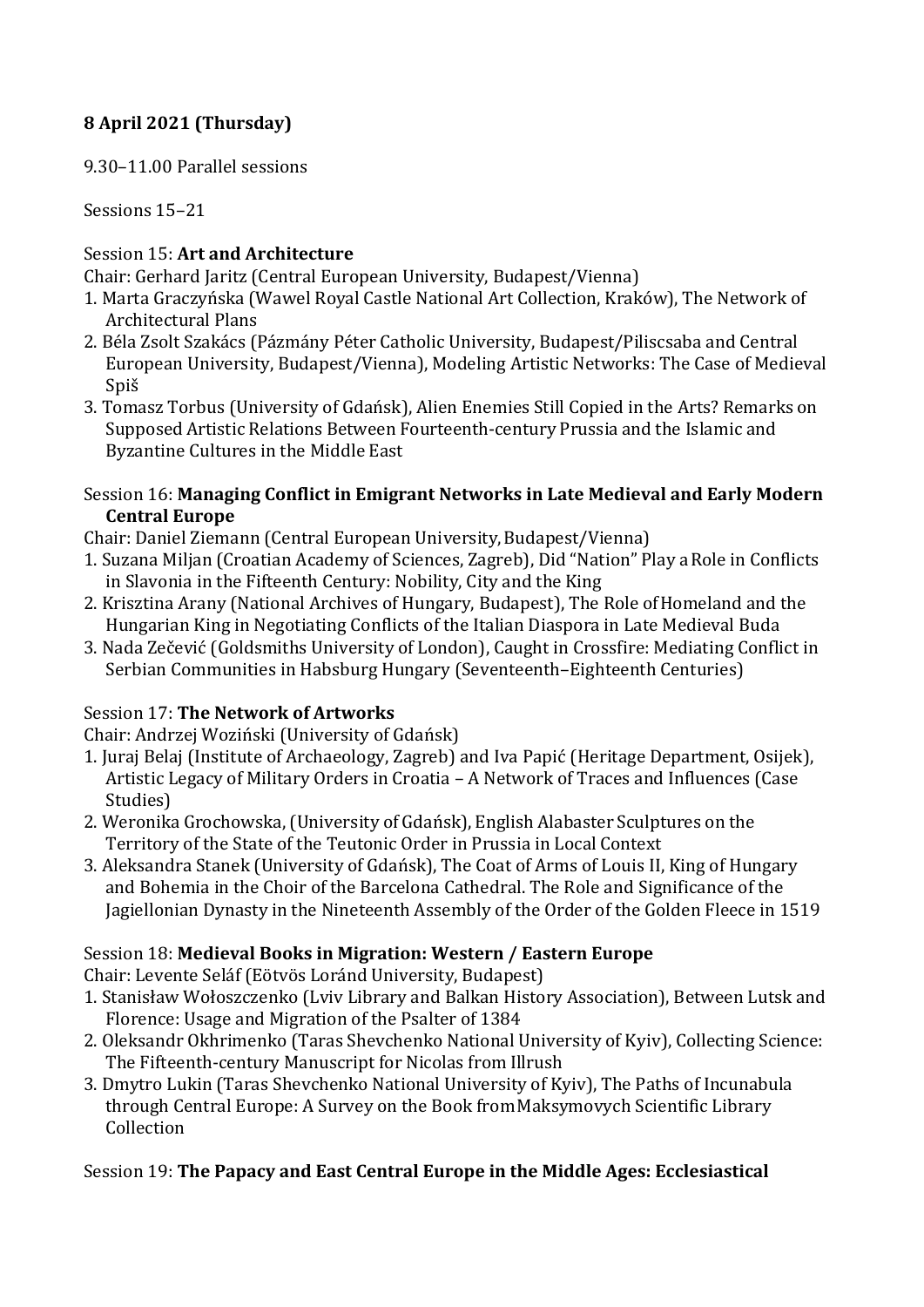## **Networks between Cooperation and Rivalry (I)**

Chair: Paweł Kras (John Paul II Catholic University of Lublin)

- 1. Gergely Kiss (University of Pécs), When the Papal Representative is Mistreated: Cooperation or Rivalry
- 2. Antonín Kalous (Palacký University, Olomouc), The Papal Legates and Nuncios Who Have Visited the Countries of Central Europe

#### Session 20: **Intellectuals and Texts**

Chair: Benedek Láng (Budapest University of Technology and Economics)

- 1. Anna Zajchowska-Bołtromiuk (Cardinal Stefan Wyszyński University in Warsaw), The Observant Network and Circulation of People, Texts and Ideas. The Case of the Polish Province of the Order of Preachers at the Turn of the Fourteenth Century
- 2. Petra Mutlová (Masaryk University, Brno), Shared University Models? A 'Very Special' Case of the Czech Reformation
- 3. Sylwia Konarska-Zimnicka (Jan Kochanowski University of Kielce), People of Entertainment in Kraków Astrological Forecasts of the Fifteenth and the Beginning of the Sixteenth Century
- 4. Etleva Lala (Eötvös Loránd University, Budapest), John Gazulli, the Albanian Master of Networking

#### Session 21: **Politics and Statehood**

Chair: Anna Kuznetsova (Russian Academy of Sciences, Moscow)

- 1. Márta Font (University of Pécs), The Southern Principalities of the Kievan Rus' in the Second Half of the Twelfth Century
- 2. Alexandru Madgearu (University of Bucharest), The Competition for Cumania between Hungary and Bulgaria (1211–1247)
- 3. Jeremi Ochab and Jan Škvrňák (Masaryk University, Brno and Jagiellonian University, Kraków), Social Network Analysis of the Bohemian Civil War in 1248–1249
- 11.00–11.30 Break
- 11.30–13.00 Sessions 22–28

### Session 22: **Dealing with Conflicts in Medieval Historiography (I)**

Chair: Pavlína Cermanová (Centre for Medieval Studies, Prague)

- 1. Daniel Ziemann (Central European University, Budapest/Vienna), Conflicts at the Eastern Border Zones in Saxon Historiography (Tenth–Eleventh Centuries)
- 2. Artur Pérodeau (School for Advanced Studies in the Social Sciences, Prague and Charles University, Prague), How Should the Bishop of Prague Deal with Dynastic Conflicts according to Cosmas of Prague? The Figure of Otto I of Bamberg in the *Chronicle of the Czechs*
- 3. Vojtěch Bažant (Centre for Medieval Studies, Prague), Aggresive Nationalism in the Second Redaction of the Verse Chronicle by the So-Called Dalimil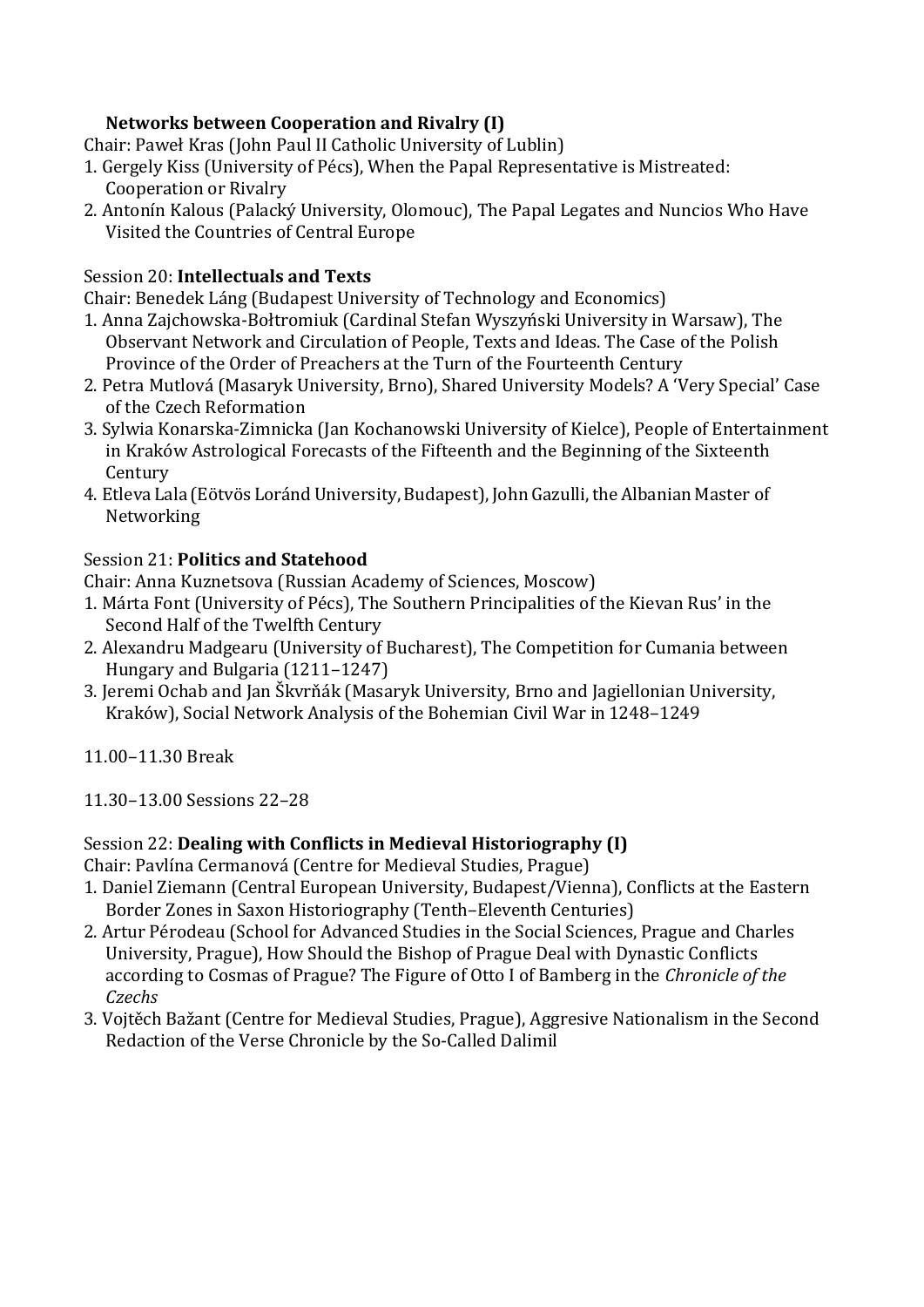### Session 23: **Holy Bonds – Earthly Ties**

Chair: Gábor Klaniczay (Central European University, Budapest/Vienna)

- 1. Anna Kuznetsova (Russian Academy of Sciences, Moscow), St Stephen of Hungary and St Vladimir of Rus': Two Saints-Apostles
- 2. Silvija Pisk (University of Zagreb), Pauline Monastic Networks in Medieval Croatia

#### Session 24: **A Physical Network: Roads, Towns and Transport in Northern and Central Europe in the late Middle Ages**

- Chair: Katalin Szende (Central European University, Budapest/Vienna), Organizer: Niels Petersen (Georg-August University of Göttingen)
- 1. Bart Holterman (Georg-August University of Göttingen), Routes, Roads and Rivers: Towards a Digital Map of the Pre-Modern Transport Network in Northern Europe
- 2. Kasper H. Andersen (Moesgaard Museum, Højbjerg and Aarhus University), The Infrastructure of Medieval Denmark: Roads and Towns in a World of Water
- 3. Tomasz Związek (Polish Academy of Sciences, Warsaw), How to Reconstruct the Late Medieval and Early Modern Road Network in Central Europe? Experiences, Remarks and Perspectives after the Project "Historical Atlas of Poland. Detailed Maps of the Sixteenth Century"

### Session 25: **Integrating Influences in the Urban Space**

Chair: Felicitas Schmieder (University of Hagen)

- 1. Anna Paulina Orłowska (Polish Academy of Sciences, Warsaw), How to Develop a Trade Network as a Newcomer without Getting Married? Examples from the Account Book of Danzig Merchant Johan Pyre
- 2. Anu Mänd (University of Tallinn), Rome, Rostock, and a Remote Region: Livonian Bishops, their Networks and Art Commissions
- 3. Agnieszka Bartoszewicz, (University of Warsaw), Inclusion and Exclusion. Intercultural Relationships in Old Warsaw in the Fifteenth and Sixteenth Centuries in the Light of the Municipal Registers

### Session 26 **Depicting, Restoring and Using the Desired Past: Representationsof Medieval Circles and Networks of Power between Western and EasternEmpires**

Chair: Gábor Barabás (University of Pécs)

- 1. Tudor Sălăgean (Babeş-Bolyai University, Cluj), The Intriguing and Fascinating Anonymous: Contemporary Historiographical Trends
- 2. Alexandru Simon (Romanian Academy, Cluj), Hungary of the Hunyadis' in the 1470s and in the 1590s: The Milanese Copies of a Venetian Assessment of the Realm
- 3. Ovidiu Cristea (Romanian Academy Nicolae Iorga Institute of History, Bucharest) and Ovidiu Olar (Romanian Academy Nicolae Iorga Institute of History, Bucharest / Austrian Academy of Sciences, Vienna), Shaping the Past, Legitimizing the Present. The Life of St Nephon and its Uses in Sixteenth–Seventeenth-centuryWallachia
- Session 27: **Making Foreigners in Pre-modern Central Europe: Legitimation Strategies in Times of Socio-political Change (Fourteenth to Sixteenth Centuries)**
- Chair: Václav Žůrek (Centre for Medieval Studies, Prague)
- 1. Julia Burkhardt (University of Munich), Strangers over Night? A Brief Methodological Introduction
- 2. Christa Birkel (University of Dusseldorf), *Vos autem estis advena*. John of Luxembourg and the Political Argument of Foreignness in Fourteenth-century Bohemia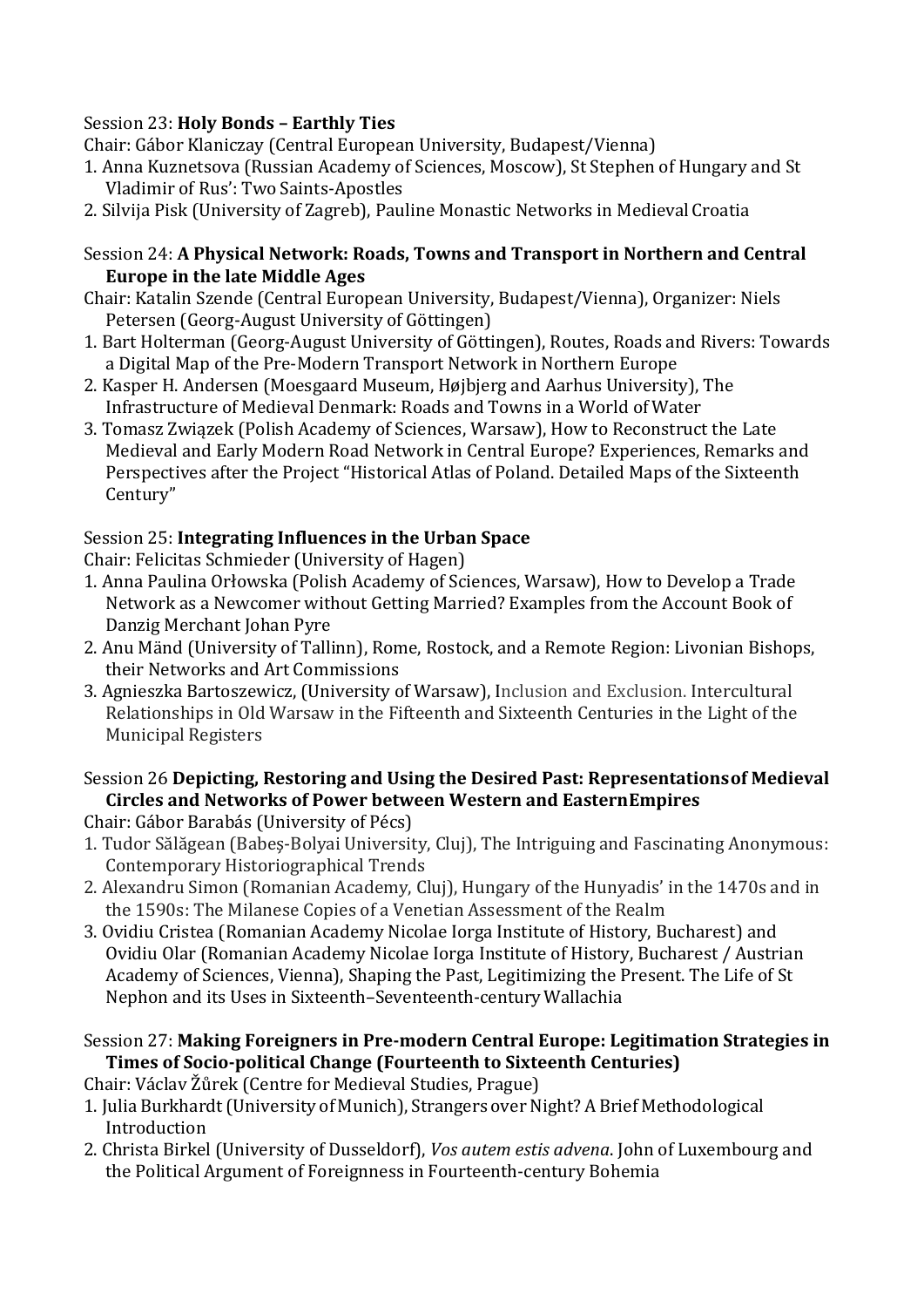- 3. Grischa Vercamer (University of Chemnitz), South-German Chronicles in the Late Middle Ages and Their Perception of Polish Rulers and Poland as a Whole – Esp. Thomas Ebendorfer, 1388–1464
- 4. Iryna Klymenko (University of Munich), Constructing 'Otherness' through Body Practices in Multi-Religious Poland and Lithuania after 1548

#### Session 28: **Humanists Networks in East Central Europe: On the Occasion of the Forthcoming Series "Companion to Humanism in East Central Europe"**

Chair: Petra Mutlová (Masaryk University, Brno)

- 1. Gábor Farkas Kiss (Eötvös Loránd University, Budapest), Latin and the Vernacular in Fifteenth- and Sixteenth-century Hungary: Patterns and Changes in a Large-Scale Dataset
- 2. Lucie Storchová (Czech Academy of Sciences, Prague), Early Humanists from Northwest Bohemia: Literary Circles and Adaptations of Classical Traditions
- 3. Jean-Francois Morvan (University of Rennes), Composing the Statutes. Adoption of Norms among Observant Franciscans in Central Eastern Europe: between Rivalry and Cooperation (c. 1450–1520)

13.00–14.00 Break

### 14.00–15.00

Collections in Medieval East Central and Eastern Europe at Brill (Kate Hammond, Brill) Presentation of selected publications connected to the Zagreb 2018 MECERN conference

15.00–15.30 Break

15.30–17.00 Sessions 29–35

### Session 29: **Material Contacts**

Chair: József Laszlovszky (Central European University, Budapest/Vienna)

- 1. Ioan Marian Tiplic and Maria Crîngaci Tiplic (Lucian Blaga University of Sibiu and Romanian Academy, Sibiu), Power and Religion in Central and South-East Europe: Political Rituals and Funerary Customs (Sixth to Eleventh Centuries)
- 2. Robert E. Lierse and Florin Curta (University of Florida, Gainesville, FL), Networks of Masculinity: Bearded Warriors in East Central Europe (Sixth to Ninth Centuries)
- 3. Matthias Hardt (Leibniz Institute for the History and Culture of Eastern Europe [GWZO], Leipzig), Albrecht the Bear and the Polabian Slavs

## Session 30: **Dealing with Conflicts in Medieval Historiography (II)**

Chair: Renáta Skorka (Research Centre for the Humanities, Budapest)

- 1. Petr Elbel (Masaryk University, Brno), Emperor Sigismund as a Peacemaker inthe Light of Eberhard Windeck's Chronicle
- 2. Grischa Vercamer (University of Chemnitz), Chronicles in Poland and the Teutonic Order's Prussia: Mutual Relations in Times of Peace and War (Fourteenth–Fifteenth Centuries)
- 3, Václav Žůrek (Centre for Medieval Studies, Prague), The King as a Judge and Negotiator. Reflections on the Function of the King in Czech Medieval Chronicles

#### Session 31: **The Fourteenth-century Reunification of the Polish Kingdom from a Regional Perspective**

Chair and introduction: Anna Adamska (University of Utrecht)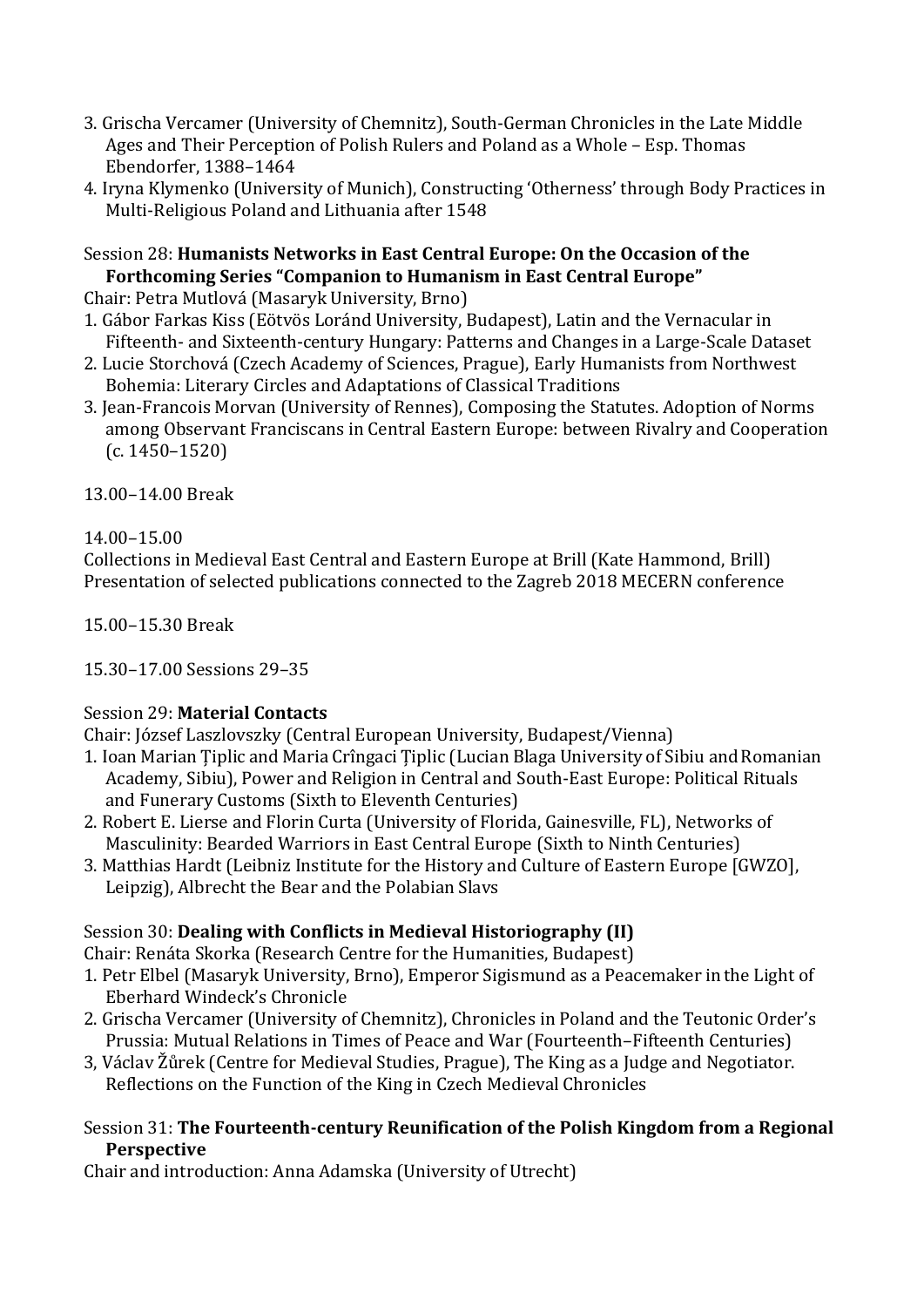- 1. Paul Knoll(University of Southern California, Los Angeles, CA), Reunification of the Polish Kingdom in the Context of Changing Scholarly Paradigms and Methods
- 2. Robert Antonín (University of Ostrava), The Process of Reunification of the Kingdom of Poland from the Bohemian Perspective
- 3. Attila Bárány (University of Debrecen), Consolidation of the Polish Kingdom and the Hungarian Interests in Central Europe
- 4. Paul Srodecki (University of Kiel), The Reunification of Polish Lands Seen from German Lands

# Session 32: **The Papacy and the Local Church**

Chair: Antonín Kalous (Palacký University, Olomouc)

- 1. Beata Wojciechowska (Jan Kochanowski University of Kielce), Medieval Synodal Legislation in Poland against the Norms of the Universal Church
- 2. Dušan Coufal (Centre for Medieval Studies, Prague), An Agreement with Heretics? Seeking Legitimate Ways to Return the Hussites to the Roman Church in the1430s
- 3. Monika Saczyńska (Polish Academy of Sciences, Warsaw), People withinthe Apostolic Net. Examples of Supplications from Poland and Lithuania to the Penitentiary from the Fifteenth Century

### Session 33: **Administrative Networks in the Service of Realms**

Chair: Márta Font (University of Pécs)

- 1. Antun Nekić (University of Zadar), Royal Knights from Slavonia, Croatia and Dalmatia in the Fourteenth Century: Angevin Court and the Integration of the Provinces
- 2. Anna Pytasz-Kołodziejczyk (University of Warmia and Mazury in Olsztyn), The Evolution of Forms of Administration of Royal Property in Lithuania from the Fourteenth to the Sixteenth Century
- 3. Bartosz Kędzierski (University of Gdańsk), The Origins of Electronic Monitoring. Imprisonment in Old-Polish Law

## Session 34: : **Law and Justice**

Chair: Judit Majorossy (University of Vienna)

- 1. Wojciech Zalewski (University of Gdańsk), "Justice as a Sanctuary". Some Remarks on the Crime Control System in a Historical Perspective
- 2. Tünde Veres (University of Debrecen), Judges and Jurisdiction in Fifteenth-century Sabinov
- 3. Michaela Antonín Malaníková (Palacký University, Olomouc), Networks of Town Law "in Practice" – Family Law of Medieval Brno in Comparison with Olomouc
- 4. Piotr Kitowski(University of Gdańsk), Chojnice City Council from the Middle Ages to the End of the Eighteenth Century. An Interdisciplinary Approach

## Session 35: **Material Culture**

Chair: Christina Lutter (University of Vienna)

- 1. Gerhard Jaritz (Central European University, Budapest/Vienna), From Soup to Shoes: Late Medieval Object Communication between Central and WesternEurope
- 2. Péter Levente Szőcs (Satu Mare County Museum), Network of Urban Material Culture Mirrored in Grave Goods: Cases from the Late Medieval and Early Modern Burials of the St Stephen's Churchyard Cemetery, Baia Mare (Nagybánya)

17.00–17.30 Break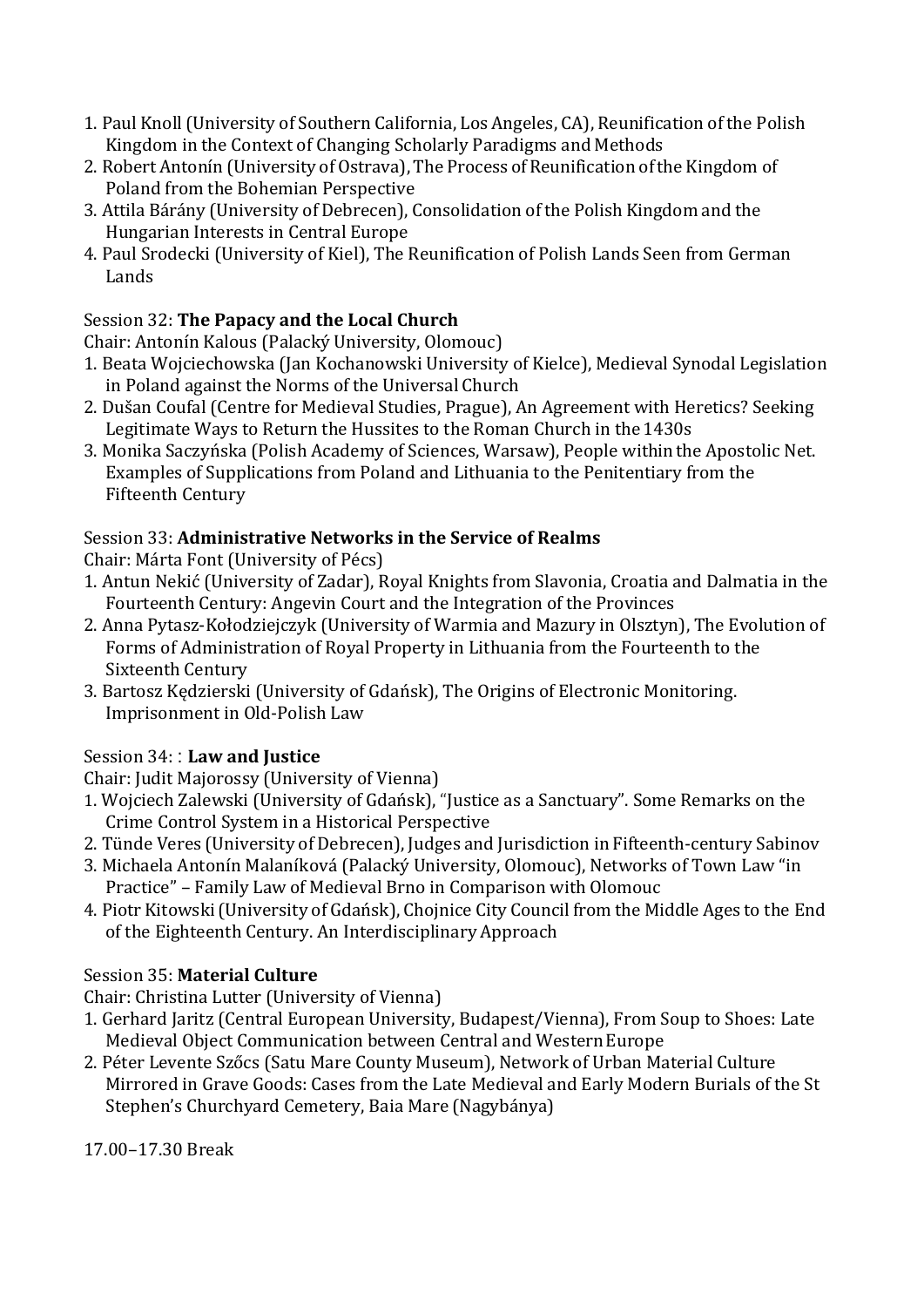17.30–18.30 Plenary Lecture 2

Chair: Nora Berend (University of Cambridge)

Piotr Górecki (University of California, Riverside), Tyranny of an Adjective? What We Name Our Big Subject, and Whether That Matters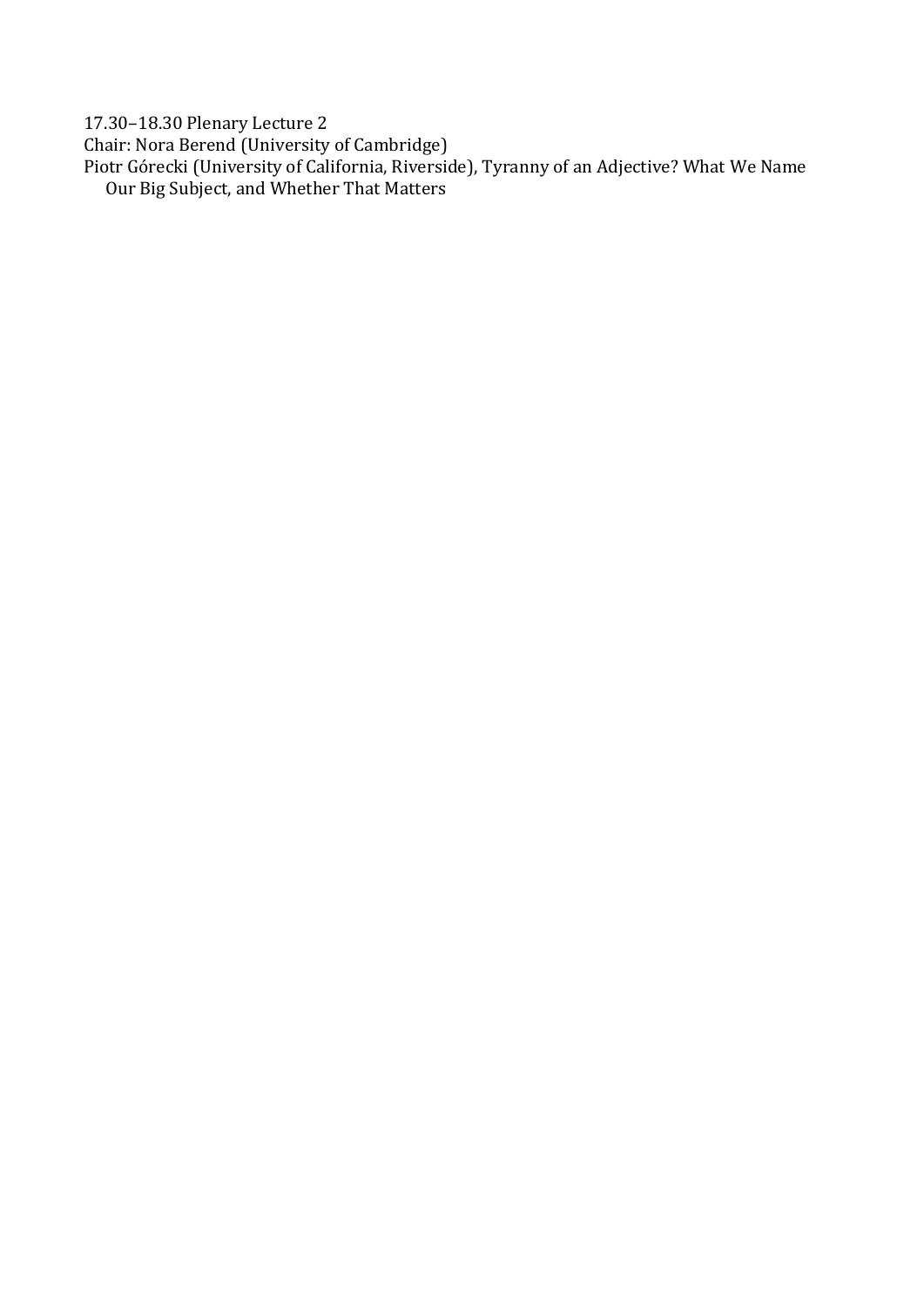# **9 April 2021 (Friday)**

10.00–11.00: Project presentations

Chair: Luka Špoljarić (University of Zagreb)

- 1. Nada Zečević (Goldsmiths University of London), *Oxford Handbook of Medieval Central Europe*
- 2. Marie-Madeleine de Cevins (University of Rennes), The *Dictionnaire historique de l'Europe centrale*
- 3. Antonín Kalous (Palacký University, Olomouc), *Observance Reconsidered: Uses and Abuses of the Reform (Individuals, Institutions, Society)*
- 11.00–11.15 Break
- 11.15–12.45 Sessions 36–40

### Session 36: **Survival of Legal and Institutional Structures**

Chair: Anna Mazurkiewicz (University of Gdańsk)

- 1. Marcin Michalak (University of Gdańsk), "He Had So Negligently Treated Her that the Wound Became Septic and She Was Maimed" – Stratton v. Swanlond (1374) and the Medieval Origin of the Liability for Medical Malpractice in Common Law
- 2. Maria Lewandowicz (University of Gdańsk), Gemächde as a Non-Statutory Method of Inheritance in Switzerland in the Middle Ages and in the Early Modern Period
- 3. Michał Gałędek, (University of Gdańsk), The Roots of Polish Republicanism in Historical and Political Thought of Joachim Lelewel (1786–1861)

## Session 37: **The Expansion of the Mongol Empire and Central Europe (I)**

Chair: Felicitas Schmieder (University of Hagen)

- 1. Balázs Nagy (Eötvös Loránd University and Central European University, Budapest/Vienna), Reflections on the 1241–42 Mongol Invasion of Hungary in the Medieval European Historiography
- 2. DorottyaUhrin,(Eötvös LorándUniversity,Budapest),The*HistoriaMongalorum*and the *Historia Tartarorum*
- 3. Adam Lubocki (University of Gdańsk), Political, Economic and Social Impact of the Mongol Invasion of Poland and Hungary – Comparison, Cooperation or Rivalry? Hungary and Poland after the Mongol Invasion in 1241–1242
- 4. Beatrix F. Romhányi (Károli Gáspár University of the Reformed Church in Hungary, Budapest), A Kingdom in Transformation: The Thirteenth-century Hungarian Kingdom Facing the Mongol Invasion

## Session 38: **Trade Networks and Ports**

Chair: Beata Możejko (University of Gdańsk)

- 1. Gregor Rohmann (Goethe University, Frankfurt): Duke Barnim VI of Pomerania Amphibian Rule, Violence and Social Networks
- 2. Michael Meichsner (University of Greifswald), A King without a Throne Eric of Pomerania on Gotland and Maritime Violence as Means of Politics
- 3. Philipp Höhn (Martin Luther University, Halle-Wittenberg), Networks at the Margins? The Prosopography of Maritime Violence in the Eastern Baltic around 1450
- 4. Jesús Ángel Solórzano Telechea (University of Cantabria), The Northern Iberian Ports in the Connection of the Mediterranean and Atlantic Europe in the Late Middle Ages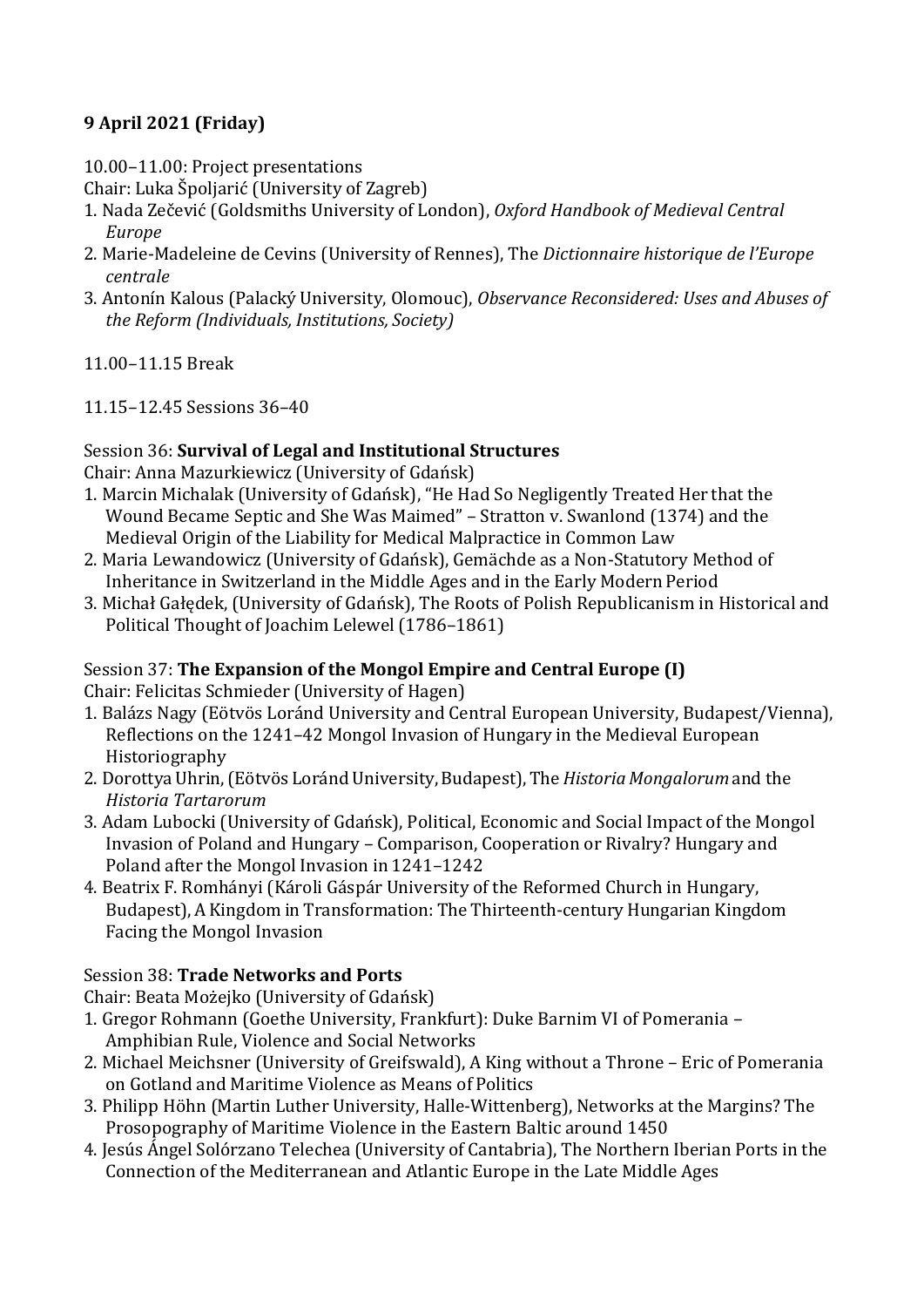### Session 39: **Diplomatic Networks – Networking Diplomats (II**)

Chair: Witold Brzeziński (Casimir the Great University of Bydgoszcz)

- 1. János Szakács (University of Debrecen), A Lesser Noble Family in the Angevin Period in Szabolcs County: The Ibronyis
- 2. Cosmin Popa-Gorjanu (University of Alba Iulia), Building Meaningful Connections: The Himfi Nobles and Their Networks of Support in the Fourteenth and First Half of the Fifteenth Century
- 3. Ádám Novák (University of Debrecen), The Diplomats and Supporters of Matthias Hunyadi – The Seals of the Ófalu Peace Treaty (1474)
- 4. Ioanna Georgiou (University of Innsbruck), Reconstructing the (Invisible) Web: Antonius Gratiadei (†1492) and the Beginnings of His Diplomatic Career

### Session 40: **Shepherds and Pastoralists as Cross-Cultural Agents in Southeast Europe (Fifteenth–Sixteenth Centuries)**

Chair: András Vadas (Eötvös Loránd University, Budapest)

- 1. Dana-Silvia Caciur (Nicolae Iorga Institute of History, Bucharest), Morlach Shepherds Crossing the Border: Implications and Consequences (Fifteenth–Sixteenth Centuries)
- 2. Katerina B. Korrè (University of Crete, Rethymno), From Shepherd to Warrior: Exploiting the Manpower of Pastoral Communities in the Late Medieval Balkans
- 3. Fabian Kümmeler (Austrian Academy of Sciences, Vienna), Pasturing Islands: Seasonal Routine and Herding Conflicts in the Late Medieval Eastern Adriatic
- 12.45–13.45 Lunch break
- 13.45–15.15 Sessions 41–44

## Session 41: **Urban Elites – Urban Networks**

Chair Mária Lupescu Makó (Babeș-Bolyai University, Cluj)

- 1. Filip Vukuša (University of Bielefeld), (Re)Constructing Urban Medieval Social Networks: A Comparative Study of Fourteenth-century Populations of Zadar and Rab
- 2. Judit Majorossy (University of Vienna), Network-Building between Families, Kin-Groups, Social Groups in East Central Europe, Especially in the Austrian-Hungarian Border Areas
- 3. Jacek Wałdoch (University of Gdańsk), The Evolution of the Concept of Local Government in the Polish Legal System on the Example of the City of Vilnius

## Session 42: **The Expansion of the Mongol Empire and Central Europe (II)**

Chair: Christian Raffensperger (Wittenberg University, Springfield, OH)

- 1. József Laszlovszky (Central European University, Budapest/Vienna), Archaeological and Historical Interpretations of the Mongol Invasions in Hungary, 1241–1242: Destruction, Desertion and Recovery
- 2. Stephen Pow (Central European University, Budapest/Vienna), Reconstructing the Mongol Withdrawal Routes from Europe in 1242
- 3. Jason Snider (Central European University, Budapest/Vienna), Of Tartars and Teutons

## Session 43: **Diplomatic Networks – Networking Diplomats (III)**

Chair: Paul Srodecki (University of Kiel)

1. Bence Péterfi (Research Centre for the Humanities, Budapest), Subjects of the Czech or the Hungarian King? Lobbying for Wrocław in the Court of King Wladislaus II of Hungary and